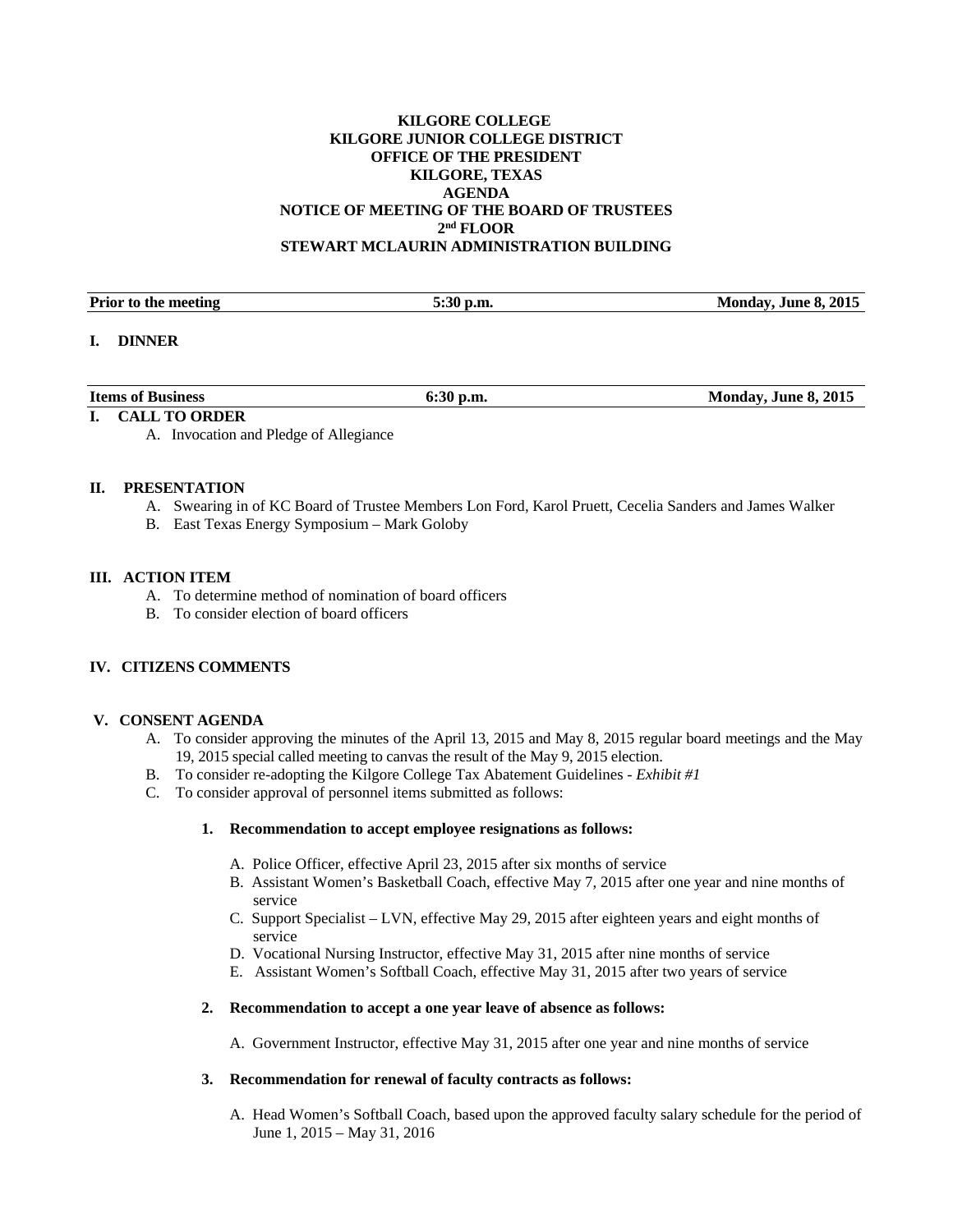# **4. Recommendation to make payment in excess of employee's contractual amount for extra hours worked on Jenzabar conversion:**

- A. Director of Admissions & Registrar
- B. Director of Information Technology
- C. Computer Programmer & System Specialist
- D. Director of Financial Aid
- E. Assistant Director of Financial Aid
- F. Assistant Registrar
- G. Systems Administrator
- H. Director of Workforce Development

#### **5. Recommendation to change employment as follows:**

A. Maintenance Technician II to Museum Technician, effective June 1, 2015

### **6. Recommendation for employment as follows:**

- A. Instructor, Kinesiology & Head Women's Basketball Coach Math, Science & Health Sciences, effective April 16, 2015
- B. Police Officer, KCPD, effective, May 18, 2015
- C. Administrative Coordinator Small Business Development Center, effective June 1, 2015
- D. Instructor, Vocational Nursing KC-Longview Campus, effective May 11, 2015
- E. Instructor, Corrosion Business, Technology & Public Services, effective September 1, 2015
- F. Instructor, History Liberal & Fine Arts, effective September 1, 2015
- G. Instructor, Government Liberal & Fine Arts, effective September 1, 2015
- H. Instructor, English Liberal & Fine Arts, effective September 1, 2015
- C. To consider payment of legal fees for services rendered.

# **VI. EXECUTIVE SESSION**

.

 Adjournment to executive session pursuant to Texas Government Code Sections 551.071 - 551.084, the Open Meetings Act, for the following purposes:

"The Board has adjourned to executive session at \_\_\_\_\_\_\_ p.m. on **June 8, 2015."** 

PERSONNEL: (Government Code 551.074)

LEGAL: (Government Code 551.071)

REAL ESTATE: (Government Code 551.072)

1. Various properties in Longview on South, Center, Cotton and College Streets

# RECONVENING IN OPEN MEETING

 **"The Board has reconvened in open session at \_\_\_\_\_\_\_\_ p.m. on June 8, 2015."** 

IF, DURING THE COURSE OF THE MEETING COVERED BY THIS NOTICE, THE BOARD SHOULD DETERMINE THAT A CLOSED OR EXECUTIVE MEETING OR SESSION OF THE BOARD SHOULD BE HELD OR IS REQUIRED IN RELATION TO ANY ITEM INCLUDED IN THIS NOTICE, THEN SUCH CLOSED OR EXECUTIVE MEETING OR SESSION AS AUTHORIZED BY SECTION 551.001 ET SEQ. OF THE TEXAS GOVERNMENT CODE (THE OPEN MEETINGS ACT) WILL BE HELD BY THE BOARD AT THAT DATE, HOUR AND PLACE GIVEN IN THIS NOTICE OR AS SOON AFTER THE COMMENCEMENT OF THE MEETING COVERED BY THIS NOTICE AS THE BOARD MAY CONVENIENTLY MEET IN SUCH CLOSED OR EXECUTIVE MEETING OR SESSION CONCERNING ANY AND ALL SUBJECTS AND FOR ANY AND ALL PURPOSES PERMITTED BY SECTIONS 551.071-551.084, INCLUSIVE, OF THE OPEN MEETINGS ACT.